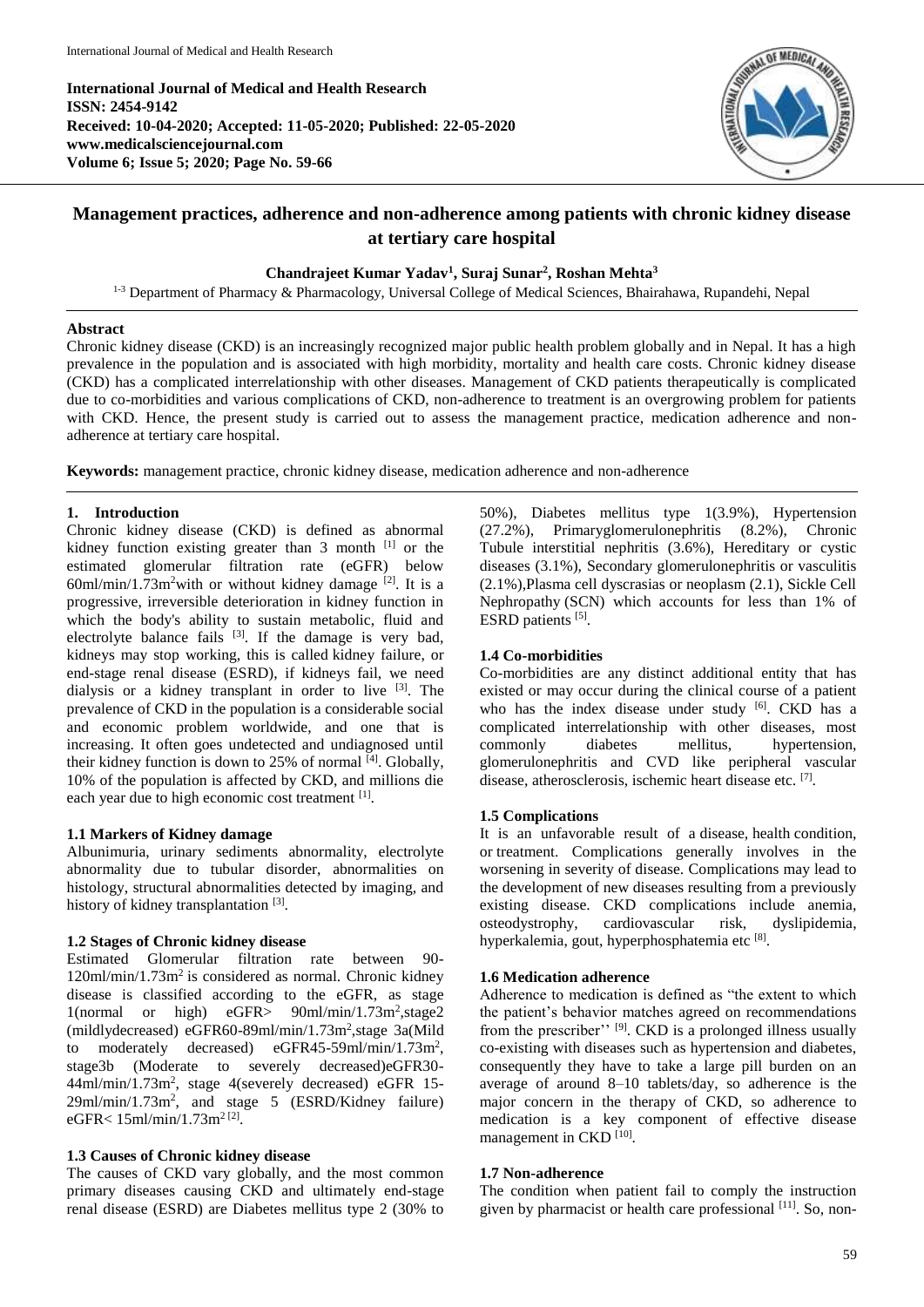adherence or low medication adherence are the major indicating factor for sub-optimal health outcome, therapeutic failure, patient safety and health care cost [12].

## **1.8 Non-adherence and causes of non-adherence in CKD**

Non-adherence to medications is quite common in chronic diseases, and may be seen in over 50% of the patients  $[13]$ . Studies have shown that non-adherence in CKD caused, uncontrolled hypertension, more frequent dialysis, increase in expense of medications and hospitalization [14]. Thus, non-adherence reduces the beneficial effects of drugs and can eventually lead to CKD progression and occurrence of end-stage renal disease <sup>[15]</sup>. The major predictors of the poor adherence include high cost of medications, forgetfulness, high pill burden, complex dosing schedule, poor knowledge of disease/treatment in physicians, adverse effects/side effects, psychosocial issues, and not feeling well without medications [16, 17] .

#### **1.9 Management practices in CKD**

Lifestyle modifications (dietary management, weight management, physical activity) are the initial components of treatment and secondary prevention. Blockade of the renin angiotensin aldosterone system with either an angiotensin converting enzyme inhibitor (ACEI) or an angiotensin receptor blocker (ARB) is the cornerstone of treatment to prevent or decrease the rate of progression to end-stage renal disease. Blood pressure control reduces renal disease progression and cardiovascular morbidity/mortality. Optimally manage comorbid diabetes and address cardiovascular risk factors to decrease risk for cardiovascular disease, which is the leading cause of mortality for patients with CKD. Statin or statin/ezetimibe therapy is recommended in all CKD patients age  $\geq$  50 years to decrease the risk of cardiovascular or atherosclerotic events. Monitor for other common complications of CKD including: anemia, electrolyte abnormalities, abnormal fluid balance, mineral bone disease,and malnutrition, avoid nephrotoxic medications to prevent worsening renal function [18].

### **2. Materials and Methods**

**Study Design:** Prospective, observational study, cross sectional study

**Study Site:** Department of nephrology of tertiary care at UCMS Teaching hospital

**Sample Size**: Minimum 85 patients

**Study Duration**: 9 months from April 2019 to December 2019.

#### **Study criteria Inclusion criteria**

- 
- All CKD patients and on medications for more than 3 months irrespective of the stages of CKD.
- 18 years and above patients.
- **Patients** who are willing to participate and give the consent form.

## **Exclusion criteria**

Patients refused to participate in the study. Patients with cognitive impairment.

## **Socio-demographic data**

The data collected in this section included sex, age, marital

status, occupation, education status, yearly family income and duration of the disease.

### **Morisky medication adherence scale-8 (MMAS-8)**

In this study, we used the 8-items MMAS, which includes 7 questions with yes/no response option and 1 item with a 5 point likert scale response option. The MMAS-8 results in a score ranging from 0-8, and developers suggested three levels of medication adherence on the basis of this score: poor, medium and high with >2,1or 2, and 0 respectively [49] .

## **Source of data**

**Inpatients:** Patients case records file, and medication chart/cardex.

**Outpatients:** Prescriptions on OPD book/card.

## **Sample size**

The sample size is calculated using single population proportion formula as follows [28].

$$
n = \frac{Z^2 P(1 - P)}{d^2}
$$

Where;

n =desired sample size.

 $Z =$  standard normal distribution usually set as 1.96 (which corresponds to 95% confidence)

P = expected prevalence  $10.6\%$  (that can be obtained from same studies or a pilot study conducted by the researchers). Negative prevalence =  $1 - 0.106 = 0.894$ ,

 $d =$  degree of accuracy desired (marginal error is 0.066); then the sample size is.

$$
n = \frac{1.96^2 \times 0.106(1 - 0.106)}{0.066^2} = 83.57 = \approx 85
$$

### **Study procedure**

First of all, the study was approved by institution ethical committee. Then consent form was obtained from patients who were willing to participate in the study. The data was taken randomly from the sample of 85 patients from the inpatients, out-patients department and hemodialysis/nephrology unit. The required details/data were collected using structured questionnaires to extract information from the patients and disease related data abstraction format were also used to extract information from medical records file, medication cardex, patients OPD card and by direct interviews of the same patients at the same time.

#### **Statistical analysis**

- 1. All the data was entered into SPSS version-20 statistical software for analysis.
- 2. Descriptive statistics were used to describe patients baseline characteristics.
- 3. The chi-square test was used to determine P-value.
- 4. P-value was used to determine the statistical significance i.e association between medication adherence and independent variables (sociodemographic of patients).
- 5. P-value  $\leq$  0.05 (5%) was considered as statistically significant.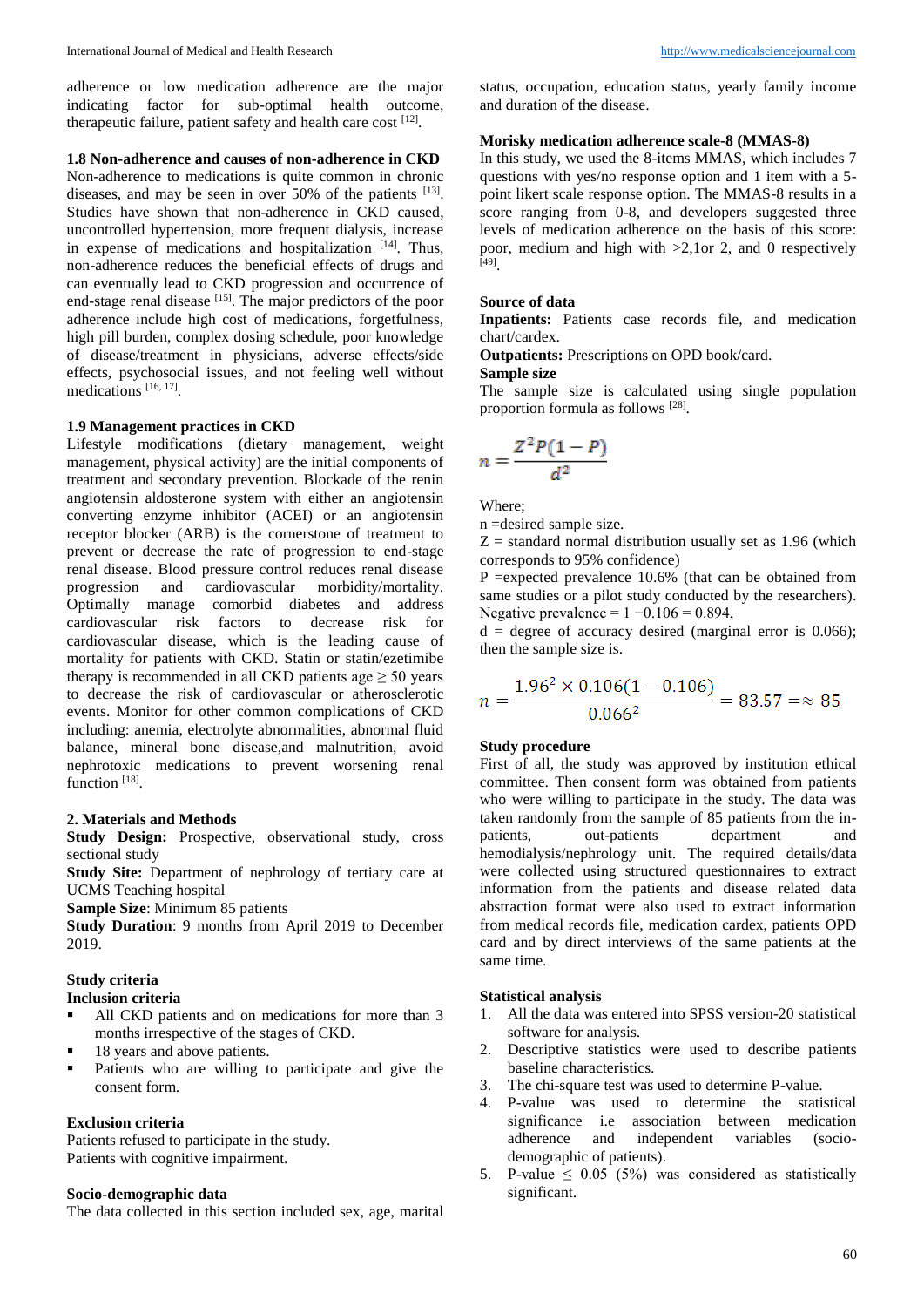## **3. Results**

## **3.1 Socio-demographic characteristics**

**3.1.1 Sex distribution**

Figure (I) indicates male comprised majority of the sex category i.e. 55(64.7%).



**Fig 1:** Sex distribution of population

## **3.1.2 Age distribution**

From figure (II), majority of the population were in the age group of less than 65 years. Which accounted for 84.7%.



**Fig 2:** Age distribution of population

### **3.1.3 Marital status**

The marital status was as shown in fig (III) and the majority of the population were married which comprised 85.9% of the marital status category.



**Fig 3:** Marital status of population

## **3.1.4. Occupation**

From fig (IV), house wife comprised majority of the population, which accounted for 25.9%.



**Fig 4:** Occupation of population

### **3.1.5. Education status**

From figure, the majority of the population/patients were, cannot read and write and comprised 56.5% of the patients.



**Fig 5:** Education status of population

### **3.1.6. Yearly family income**

From the figure, average family income (1-5lakh) per year was in the majority of population, which accounted for 61.2%.



**Fig 6:** Yearly family income of population

## **3.1.7. Duration of CKD in years**

From figure, majority of participants having 1-5 years of duration of CKD had comprised 48.2%.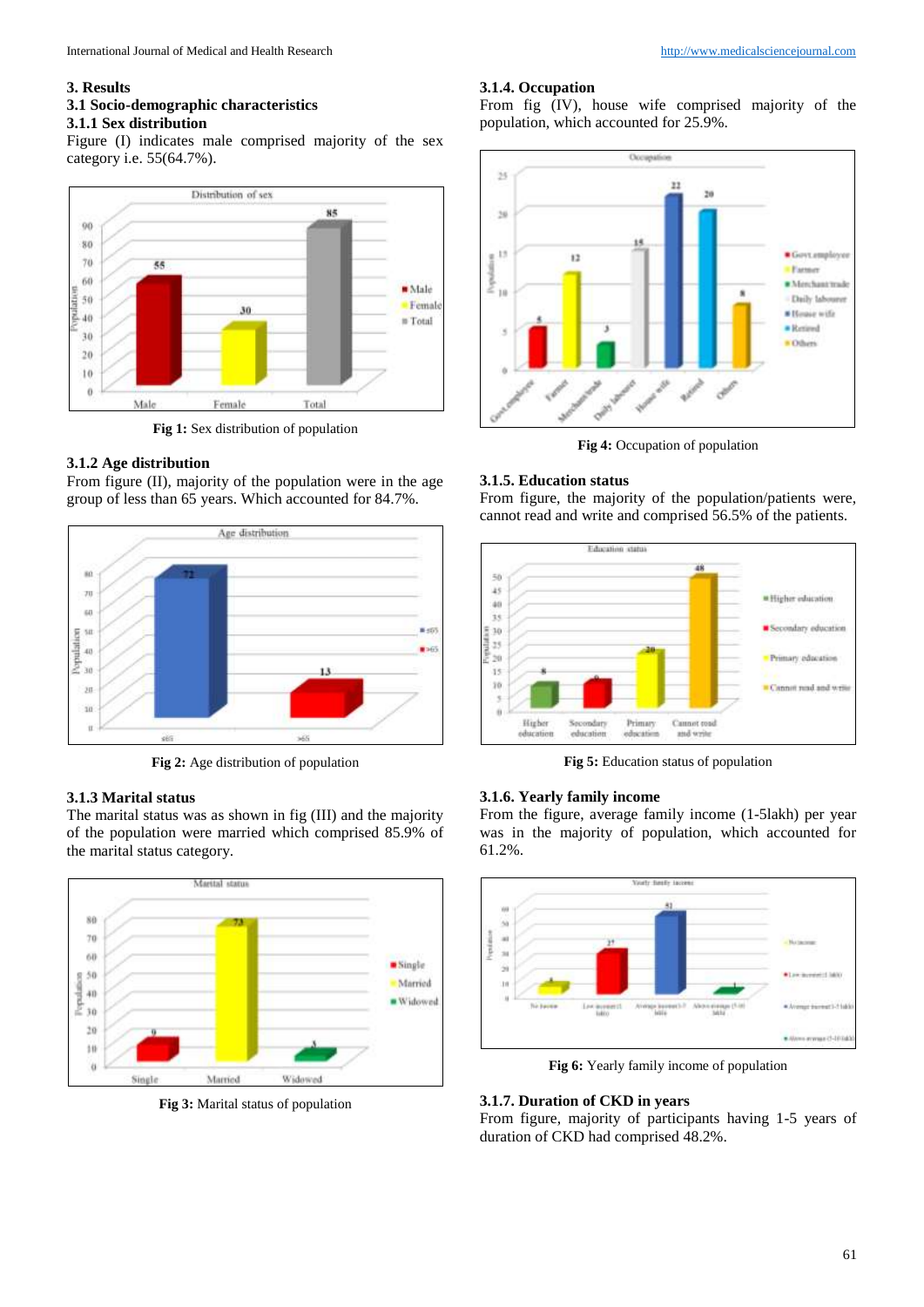International Journal of Medical and Health Research [http://www.medicalsciencejournal.com](http://www.medicalsciencejournal.com/)



**Fig 7:** Duration of CKD of population

## **3.1.8. Level of medication adherence**

Assessment of patient's response to the 8-item Morisky

Medication Adherence Scale showed that 28(32.9%), 20(23.5%) and 37(43.5%) patients exhibited high, medium and poor adherence to the prescribed regimens, respectively.



**Fig 8:** Level of medication adherence

## **3.1.10. Association of socio-demographic characteristics with medication adherence**

| <b>Variables</b>        | <b>Level of Medication Adherence</b> |                         |                       |                 |                |
|-------------------------|--------------------------------------|-------------------------|-----------------------|-----------------|----------------|
|                         | Poor adherence                       | <b>Medium</b> adherence | <b>High adherence</b> | Chi-square test | <b>P-value</b> |
|                         |                                      | <b>Sex</b>              |                       |                 |                |
| Male                    | 24(64.9%)                            | 19(45%)                 | 22(78.6%)             | 5.75            | 0.056          |
| Female                  | $13(35.1\%)$                         | $11(55\%)$              | 6(21.4%)              |                 |                |
|                         |                                      | Age in years            |                       |                 |                |
| $\leq 65$               | 26(70.3%)                            | 19(95%)                 | 28(100%)**            |                 | $0.001*$       |
| $>65$                   | $11(29.7\%)$ **                      | 1(5%)                   | $\Omega$              | 13.41           |                |
|                         |                                      | Occupation              |                       |                 |                |
| Farmer                  | 8(21.6%)                             | $2(10\%)$               | $2(7.1\%)$            |                 | $0.000*$       |
| govt.empoyee            | 1(2.7%)                              | 1(5%)                   | 3(10.7%)              |                 |                |
| Merchant/trade          | $\Omega$                             | 1(5%)                   | $2(7.1\%)$            |                 |                |
| Daiy labourer           | 5(13.5%)                             | 4(20%)                  | 6(21.4%)              | 35.26           |                |
| Housewife               | 8(21.6%)                             | $8(40\%)$               | 6(21.4%)              |                 |                |
| Retired                 | $15(40.5\%)**$                       | 4(20%)                  | $1(3.6\%)$            |                 |                |
| Others***               | $\Omega$                             | $\Omega$                | $8(28.6\%)**$         |                 |                |
| <b>Education</b> status |                                      |                         |                       |                 |                |
| can't read &write       | $28(75.7%)$ **                       | 12(60%)                 | 8(28.6%)              |                 | $0.002*$       |
| Primary                 | $6(16.2\%)$                          | 6(30%)                  | $8(28.6\%)**$         |                 |                |
| Secondary               | $3(8.1\%)$                           | 1(5%)                   | 5(17%)                | 21.14           |                |
| Higher Edu.             | $\Omega$                             | 1(5%)                   | 7(25%)                |                 |                |
| Income (in years)       |                                      |                         |                       |                 |                |
| no income               | $2(5.4\%)$                           | $2(10\%)$               | $1(3.6\%)$            |                 | 0.393          |
| $low(\leq 1akh)$        | 12(32.4%)                            | 9(45%)                  | 6(21.4%)              |                 |                |
| Average(1-5lakh)        | 23(62.2%)                            | 9(45%)                  | 20(71.4%)             | 6.27            |                |
| above average           | $\overline{0}$                       | $\theta$                | $1(3.6\%)$            |                 |                |

**Table 1:** Chi-square test analysis for association between socio-demographic and adherence

\*Statistically significant at P≤0.05, \*\*\*driver, teachers and students

Variables such as sex, age, occupation education status and yearly family income were included in the chi-square analysis. Based on the results from the analysis, only age  $(P=0.001)$ , occupation  $(P=0.000)$ , and education status (P=0.002) of patients had significant association with CKD medication adherence. Age group of  $\leq 65$  were more adhered to medications than age above 65. Patients having other occupations like teacher, driver and students were more adhere to medications than retired patients and other

occupations. Retired patients were less adhered to medications. Patients who were educated had significant association with their medication adherence and adhered more than the patients who cannot read/write or uneducated.

## **3.2 Management practices for co-morbidities and complications**

It included the pharmacological treatment for management of CKD co-morbidities and complications.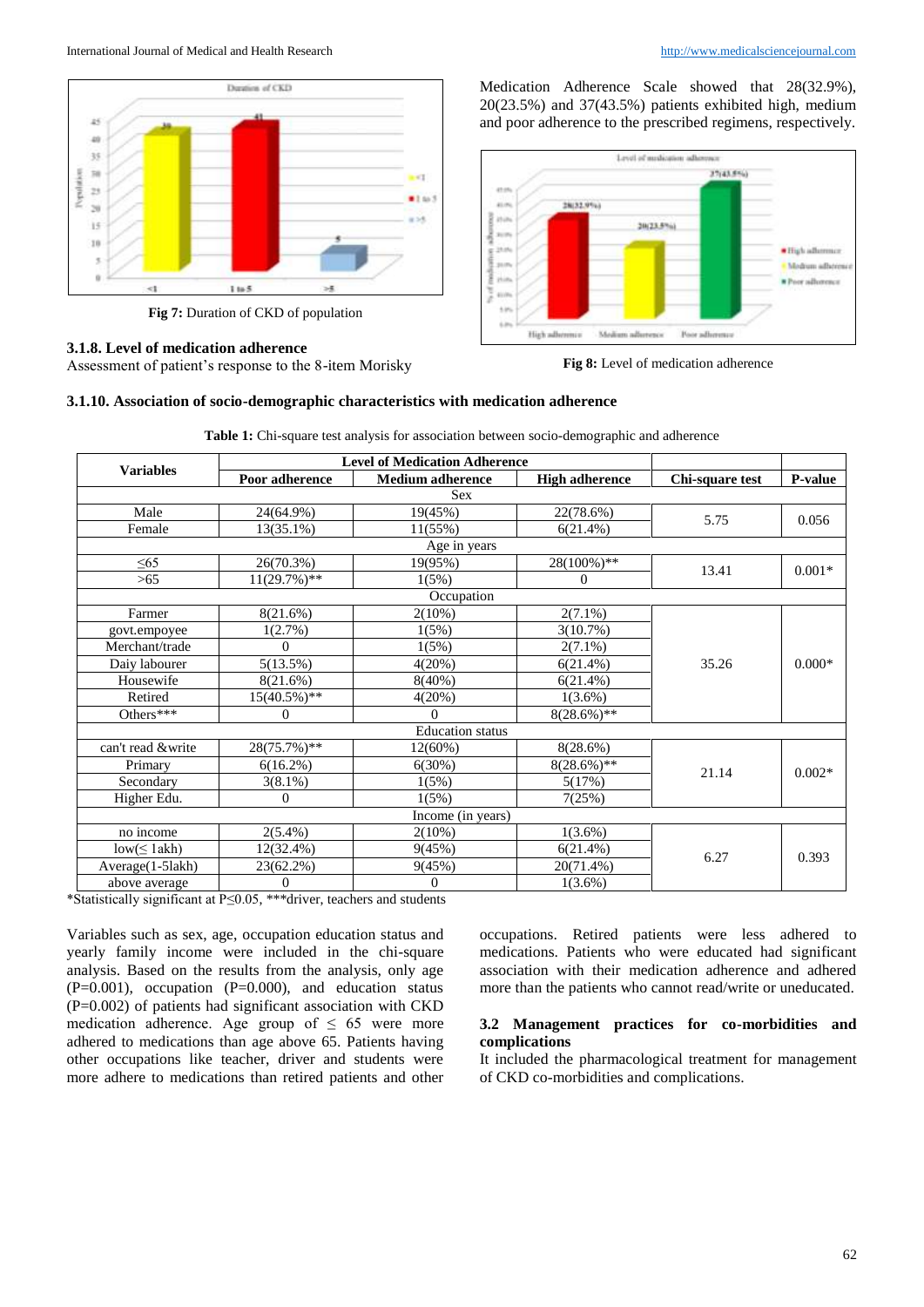## **3.2.1 Profile of prescribed medication**

| S. No          | <b>Variables</b>                         | Frequency                     | Percentages (%) |  |  |
|----------------|------------------------------------------|-------------------------------|-----------------|--|--|
| 1              | Angiotensin converting enzyme inhibitors | $\Omega$                      | 0%              |  |  |
| $\overline{2}$ |                                          | Calcium channel blockers      |                 |  |  |
|                | Amlodipine                               | 68                            | 80%             |  |  |
|                | Nifedipine                               | 4                             | 5%              |  |  |
| 3              | Diuretics                                |                               |                 |  |  |
|                | Furosemide                               | 66                            | 78%             |  |  |
|                | Torsemide                                | 18                            | 21%             |  |  |
| $\overline{4}$ | Beta-blockers                            |                               |                 |  |  |
|                | Atenolol                                 | $\mathbf{1}$                  | 1%              |  |  |
|                | Metoprolol                               | 10                            | 12%             |  |  |
|                | Carvediol                                | 8                             | 9%              |  |  |
| 5              |                                          | Angiotensin receptor blockers |                 |  |  |
|                | Losartan                                 | 6                             | 7%              |  |  |
| 6              | Alpha-blockers                           |                               |                 |  |  |
|                | Prazosin                                 | 28                            | 31%             |  |  |
| 7              | Anti-diabetic                            |                               |                 |  |  |
|                | Insulin                                  | 26                            | 31%             |  |  |
| 8              | ASA(aspirin)                             | 1                             | 1%              |  |  |
| 9              | Antibiotics                              | 25                            | 29%             |  |  |
| 10             | Iron                                     | 55                            | 65%             |  |  |
| 11             | Erythropoitin                            | 12                            | 14%             |  |  |
| 12             | Calcium formulation/suppliments*         | 46                            | 54%             |  |  |
| 13             | Statins/Atorvastatin                     | 6                             | 7%              |  |  |
| 14             | Febuxostat                               | 12                            | 14%             |  |  |
| 15             | Others*                                  | 36                            | 42%             |  |  |

**Table 2:** List of prescribed medication

\*Sodiumvalporate, glicazide, linagliptin, metolazone, clopodogrel, levothyroxine, sodium, clonidine, vit.B6, propranolol, alfuzosin, salmetrol, theophylline, tamsulosin, sodium bicarbonate, sevelamerHCL, vit.D, labetalol, lanthanumcarbonate.antibiotics; pyrazinamide, isoniazide, rifampicin, cefixime, ethambutol, cotrimazole, levofloxaxin, piperacillin & tazobactum, linezolid. Calcium supplements\*: calium+vit. D & calcium formulations.

From the table, a calcium channel blocker, amlodipine is prescribed in the majority of patients, which accounted for

68(80%). Diuretics, furosemide is also prescribed in the majority of patients, which accounted for 66(78%).

### **3.2.2 Management practice for co-morbidities**

|  |  |  | Table 3: Types of regimens used in the management of CKD comorbidities |
|--|--|--|------------------------------------------------------------------------|
|  |  |  |                                                                        |

| <b>Comorbidities</b>                  | <b>Frequency</b> | Percentages $(\% )$ |  |  |
|---------------------------------------|------------------|---------------------|--|--|
| 1. Hypertension                       |                  |                     |  |  |
| ACEI based regimens                   | $\mathbf{0}$     | 0%                  |  |  |
| Non-ACEI based regimens               | 72               | 85%                 |  |  |
| 2. Diabetes Mellitus + Hypertension   |                  |                     |  |  |
| $Insulin + ACEI$ based regimens       | $\mathbf{0}$     | 0%                  |  |  |
| ACEI based regimens                   | $\overline{0}$   | 0%                  |  |  |
| Metformin + ACEI based regimens       | $\mathbf{0}$     | 0%                  |  |  |
| Metformin + Non - ACEI based regimens | $\overline{0}$   | 0%                  |  |  |
| Insulin + Non - ACEI based regimens   | 21               | 25%                 |  |  |
| others*                               | $\overline{2}$   | 2%                  |  |  |
| 3. Diabetes mellitus                  |                  |                     |  |  |
| Insulin                               | 5                | 5%                  |  |  |
| Metformin                             | $\overline{0}$   | 0%                  |  |  |
| Glibenclamide                         | $\overline{0}$   | 0%                  |  |  |
| Insulin + Glibenclamide               | $\overline{0}$   | 0%                  |  |  |
| others**                              | $\overline{0}$   | 0%                  |  |  |
| 4. Dyslipidemia                       |                  |                     |  |  |
| <b>Statins</b>                        | 6                | 7%                  |  |  |
| 5. CVD                                |                  |                     |  |  |
| <b>Statins</b>                        | 1                | 1%                  |  |  |
| Anti – hypertensives + Diuretics      | 1                | 1%                  |  |  |
| Others***                             | $\overline{c}$   | 2%                  |  |  |
| $6.0$ thers****                       | 5                | 6%                  |  |  |

\*Linagliptin, glicazidetorsemide and amlodipine, \*\*No other drugs were used for DM, \*\*\*Clopidogrel and aspirin, \*\*\*\*levothyroxinsodium, salmetrol and theophylline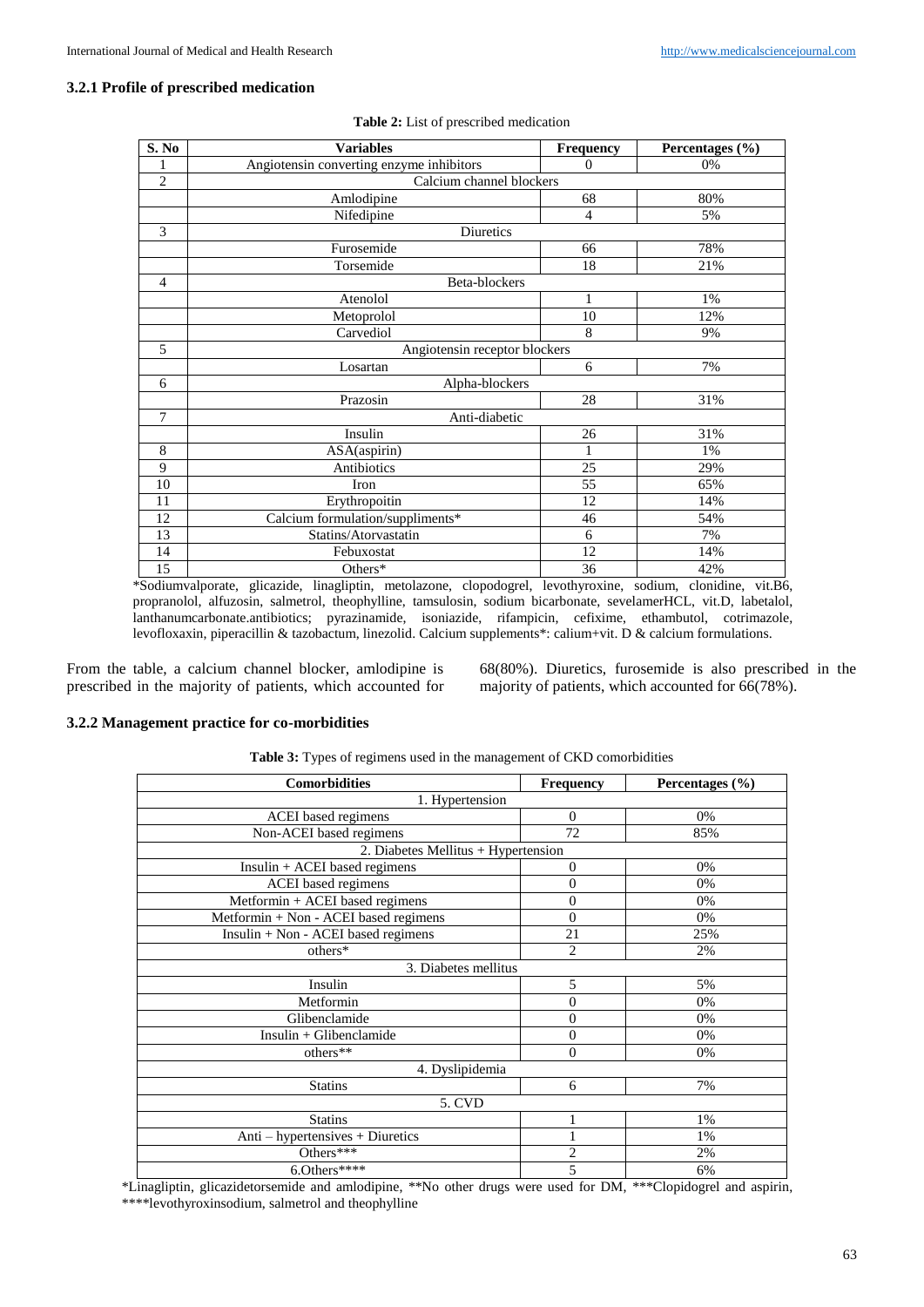From the table, it was identified that the hypertension was managed by 85% of non-ACEI, there were no priscription of ACEI based regimens for hypertension. Non-ACEIs drugs on my study were the drugs rest of ACEI. Participants having both diabetes mellitus and hypertension, were managed by insulin+non-ACEI based regimens in majority, that accounted for 25%. Diabetes mellitus alone was managed by insulin only, which accounted for 5%.Dyslipidemia was managed by 7% of statins. Cardiovascular diseases was managed by the use of statins, clopidogrel, aspirin and antihypertensive diuretics in somewhat equal proportion. Other comorbidities like COPD and hypothyroidism were managed by the use of salmetrol, theophylline, and levofloxacin sodium respectively in 6%.

## **4. Discussion**

In the present study, different medications were used in the management of co-morbidities and complications of CKD. Amlodipine and furosemide were prescribed in 80% and 78% of CKD patients respectively. Anti-hypertensive therapy remains the most effective strategy for slowing the progression of Chronic kidney diseases [3]. Some studies, and various clinical guidelines stated the use of ACEIs and ARBs as the mainstays of hypertension treatment in CKD [29]. But based on co-morbidities status, non-ACEI based combination were the most commonly used treatment regimens in the management of hypertension alone [30], which is in agreement with my study where highly non-ACEIs regimens were used. There were no used of ACEIs based regimens in my study this might be because of the absence of concurrent albuminuria (albumin excretion > 300 mg/d), high potential risk of hyperkalemia, and moreover it is not effective in the high blood pressure control. Calcium channel blockers commonly amlodipine is used in combination as blood pressure control with or without diabetes mellitus in non-proteinuric patients [31]. Other non-ACEIs drugs were used as combination therapy mostly alpha-blockers like prazosin since they are less effective, which is in aggrement with the clinical guidelines done by Dan Pugh and Peter J. Gallacher<sup>[31]</sup>. Similarly, diuretics are frequently used as part of combination drug therapy in CKD and offer antihypertensive and cardio protective effects, also helps to decrease the fluid or volume overload [31].

Regarding the management of diabetes and hypertension, the present study revealed that combination of insulin and non-ACEIs based combination were the most commonly used treatment regimen which is in accordance with the study of Vikram Patney, Adam Whaley-Connell, and George Bakris<sup>[32]</sup>. But my study is in contrast with study done by Belayneh kefale, Yewondwossen *et al.* [30], where insulin and ACEIs combination were used commonly for the treatment of diabetes with hypertension,this contrast might be due to the high prevalenced of non-proteinuric patients.

The most widely used treatment agent in the management of diabetes co-morbidities alone was insulin,which accounted for 31%.The result of this study is comparable with the similar studies by Albers *et al* [33] and Dasari *et al* [34] which concluded the safely managed diabetic kidney disease.The common use of insulin is due to its safety upto the eGFR< 10ml/min. This study didn't found the prescription of metformin, because it is contraindicated in DKD because it undergoes renal excretion and its most serious adverse effect is the risk of lactic acidosis, and gliclazide have a

lower risk of severe hypoglycemia than glibenclamide and can be prescribed in renal impairment if appropriate attention is paid to the dose but use should be avoided if the GFR falls to  $<$ 40 mL/min<sup>[35]</sup>.

Statins drug was higly prescribed for the management of dyslipidemia and CVD in the study,this might be due to the role in preventing progression of kidney disease and reducing albuminuria<sup>[35]</sup>.

About the management of CKD complications, this study found the use of iron therapy with iron in combination with folic acid predominantly prescribed in the treatment of anemia, also the erythropoietin was prescribed for anemia treatment, which is in agreement with  $[36]$  as an effective drugs for anemia CKD complications. But erythropoietin was prescribed less inspite of iron therapy, although it is highy effective drug for anemia because of the economic constraints and its less availability in western region of Nepal. Cacium formulations/suppliments were prescribed more in the treatment of oesteodystrophy, which is in accordance with the guidelines  $[37]$ . Hyperkalemia was treated by the prescription of calcium gluconate and loop diuretics in my study, some study suggest the use of insulin with glucose in hyperkalemic emergency  $[38]$ , along with the drugs in the present study. Most of the fluid buildup was managed by the prescription of furosemide and other loop diuretics, because loop diuretics have an estimated glomerular filtration rate (eGFR)<30mL/min/1.73m2 because other diuretics, including thiazide, are less effective in advanced CKD  $^{[39]}$ . Which is in aggrement with the study. Hyperphosphatemia was treated by the prescription of sevelamer HCL, calcium acetate and lanthanum carbonate in the study, calcium acetate is more efficacious and cost effective than sevelamer and lanthanum in the treatment of hyperphoshatemia<sup>[40]</sup>.

In the study adherence to the medication was observed in 32.9% of the patients. This finding is similar with the literature study conducted in National kidney center [26]. The study finding is also similar with the previous studies conducted in India<sup>[41]</sup> though the sample size is different. It is different from other studies conducted in US <a>[42]</a> and Saudi Arabia<sup>[43]</sup>. The variation might be due the differences in the methodologies between the studies.Just for example, direct adherence assessing methods, includes drug concentration assays, use of pill markers and direct observation of pill taking, while the indirect methods includes patient selfreports (structured interview), compliance rating by nurses, prescription refills <sup>[44]</sup>. In the light of poor management of CKD co-morbidities and complications, and failure of therapeutic regimen, health care providers should measure CKD patients' treatment adherence. Long term efforts are needed to elevate the medication adherence of these patients so that they could realize the full benefits of prescribed medications. When accurate information on the importance of medication adherence is provided, patients are encouraged towards self-care and adherence to drug therapy. Healthcare providers must be more cautious towards recognizing adherence problems in order to provide best interventions. On-adherence to prescribed regimens is life-threatening and more expensive in kidney patients [45]. Various studies reported that medication non-adherence had been associated with increased risk of co-morbidities, hospitalization and healthcare expenditure burden [46].

In the study, chi-square analysis revealed that age, occupations, and education status were found to be to be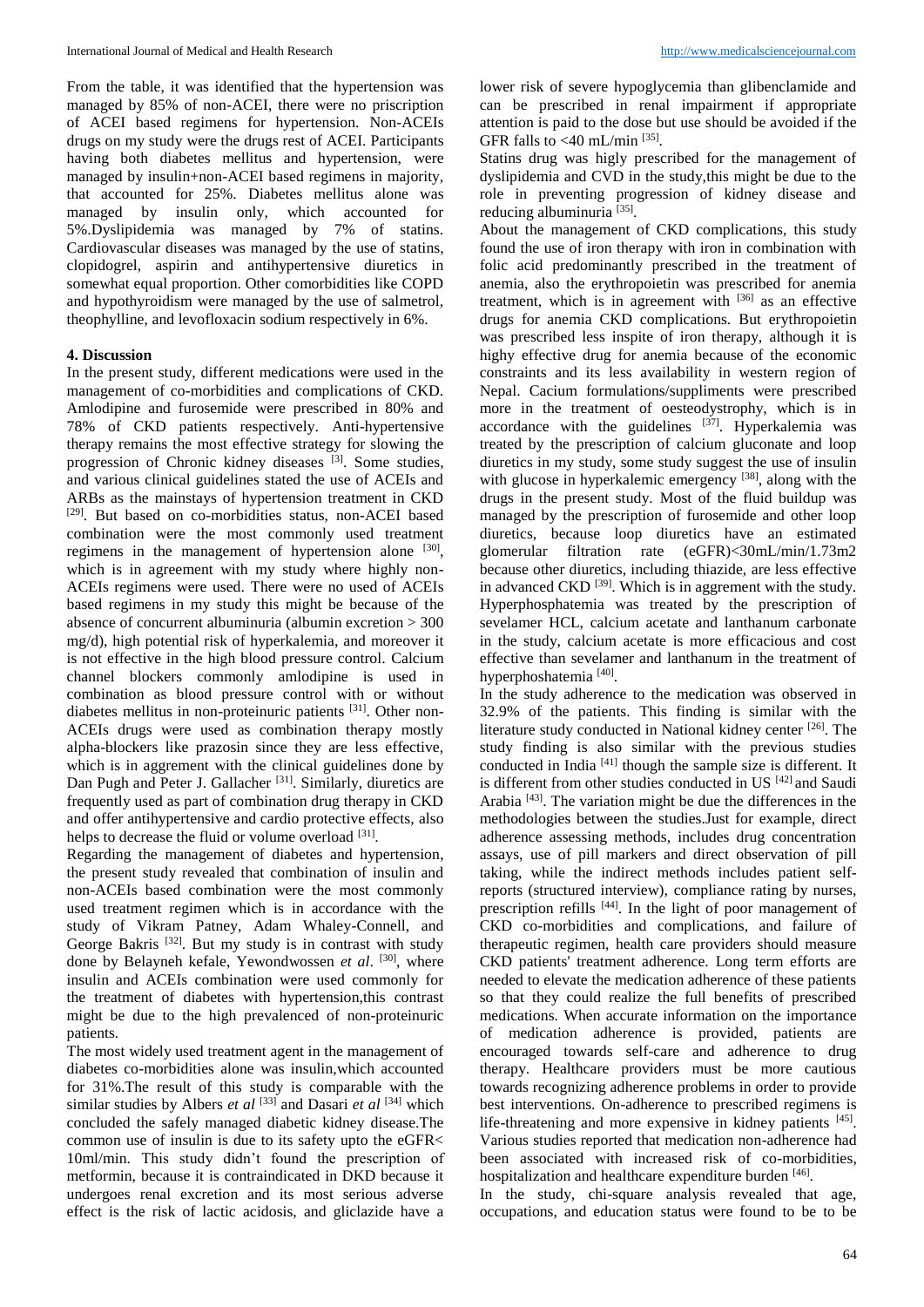significantly associated with CKD medication adherence. The age group below the elderly group were more adhered to medication than elderly group because they were more conscious about their remaining lives and they had less liability of medication forgetfulness. The older age group might had the memory degeneration, their physical and mental health were somewhat degraded to adhered the medication. More over occupation had significant association with CKD medication adherence. The patients who were students, teachers and driver were more likely to adhered compared to those who were retired from their job, which is in agreement with same study conducted Belayneh Kefale *et al* <sup>[47]</sup>. The retired patients might be less aware about the disease and the probable consequences of the medication non-adherence. Education status was significantly associated with medication adherence as education and knowledge is the most preliminary things for the patients to be more aware about the disease and adherence. Educated patients were more adhered to medication than those who cannot read and write because some of the patients who cannot read and write might didn't know about the disease condition that they were suffering, so they thought the disease condition might easily be cured with the regular used of the medications. A number of socio-demoghraphic like sex, and yearly income were found to significantly associated with non-adherence [30]. But in this study were not associated statistically significant,the reason behind this variation might be due to the sample size and methodological difference.

In this study, patients with poor medication adherence reported different reasons for non-adherence. The most common reason for the non-adherence was the high cost of the medications which is in agreement with same study conducted by Bhupendra Verma et al, in India<sup>[48]</sup>. Nonadherence due to cost of medication was more in patients, some of the medications like erythropoietin have high cost that medium income people couldn't afford. Likewise torsemide prescribed by the physicians was also costed high. This might be due to the lack of pharmacoeconomic evaluations and vigilance in the hospital.

### **5. Conclusion**

This study was conducted to find out the prevalence of medications used in the management of CKD, level of adherence (high, medium and poor) and the reasons of medication non-adherence. In summary, 85% of hypertensive the hypertensive patients were treated with non-ACEIs. Insulin and non-ACEIs based regimens were prescribed mostly to treat diabetes mellitus and hypertension. Insulin alone was prescribed predominately for Diabetes mellitus alone. Only 32.9% of the patients were adhered highly to the prescribed, which was recognized as sub-optimal. High cost of medication 51% was found to be the main reason for medication non-adherence. Age group below 65 years, occupations and education status were the significantly associated with the medication adherence.

#### **6. Reference**

- 1. Hill NR, *et al.* "Global prevalence of chronic kidney disease–a systematic review and meta-analysis," PLoS One. 2016; 11(7):e0158765.
- 2. Stevens LA, Coresh J, Greene T, Levey AS. "Assessing kidney function—measured and estimated glomerular filtration rate," N. Engl. J. Med. 2006; 354(23):2473–

2483.

- 3. KDIGOC-MW. Group, "KDIGO clinical practice guideline for the diagnosis, evaluation, prevention, and treatment of Chronic Kidney Disease-Mineral and Bone Disorder (CKD-MBD)," Kidney Int. 2009; 113:S1.
- 4. SC Nordqvist C. "Symptoms, Causes, and Treatmentof<br>Chronic Kidney Disease," Available from: Chronic Kidney Disease," Available from: https://www.medicalnewstoday.com/articles/172179.ph p.
- 5. Webster AC, Nagler EV, Morton RL, Masson P. "Chronic kidney disease," Lancet. 2017; 389(10075):1238–1252.
- 6. Valderas JM, Starfield B, Sibbald B, Salisbury C, Roland M. "Defining comorbidity: implications for understanding health and health services," Ann. Fam. Med. 2009; 7(4):357–363.
- 7. GC Snively CS. "Chronic kidney disease: prevention and treatment of common complications." 2004; 70(10):1921-8.
- 8. Thomas R, Kanso A, Sedor JR. "Chronic kidney disease and its complications," Prim. Care Clin. Off. Pract. 2008; 35(2):329–344.
- 9. Manley HJ, *et al.* "Medication prescribing patterns in ambulatory haemodialysis patients: comparisons of USRDS to a large not-for-profit dialysis provider," Nephrol. Dial. Transplant. 2004; 19(7):1842–1848.
- 10. Nunes V, *et al.* "Medicines adherence: Involving patients in decisions about prescribed medicines and supporting adherence," 2009.
- 11. Atinga RA, Yarney L, Gavu NM. "Factors influencing long-term medication non-adherence among diabetes and hypertensive patients in Ghana: a qualitative investigation," PLoS One, 2018, 13(3).
- 12. Hovstadius B, Petersson G. "Non-adherence to drug therapy and drug acquisition costs in a national population-a patient-based register study," BMC Health Serv. Res. 2011; 11(1):326.
- 13. WH. Organization, *Adherence to long-term therapies: evidence for action*. World Health Organization, 2003.
- 14. Manley HJ, Wang S, Nissenson AR. "Medication nonadherence predicts hospitalization rate and healthcare costs in hemodialysis (HD) patients," J Am Soc Nephrol, 2010, 21.
- 15. Cedillo-Couvert EA, *et al.* "Self-reported medication adherence and CKD progression," Kidney Int. reports. 2018; 3(3):645–651.
- 16. Ammassari A, *et al.* "Correlates and predictors of adherence to highly active antiretroviral therapy: overview of published literature," J. Acquir. Immune Defic. Syndr. 2002; 31:S123-7.
- 17. Laws MB, Wilson IB, Bowser DM, Kerr SE. "Taking antiretroviral therapy for HIV infection: learning from patients' stories," J. Gen. Intern. Med. 2000; 15(12):848–858.
- 18. Levin A*, et al.* "Kidney Disease: Improving Global Outcomes (KDIGO) CKD Work Group. KDIGO 2012 clinical practice guideline for the evaluation and management of chronic kidney disease," Kidney Int. Suppl. 2013; 3(1):1–150.
- 19. Jha V. "Garcia⁃ Garcia G, Iseki K, *et al*," Chronic kidney Dis, 2013.
- 20. Abubakar II, Tillmann T, Banerjee A. "Global, regional, and national age-sex specific all-cause and cause-specific mortality for 240 causes of death, 1990-